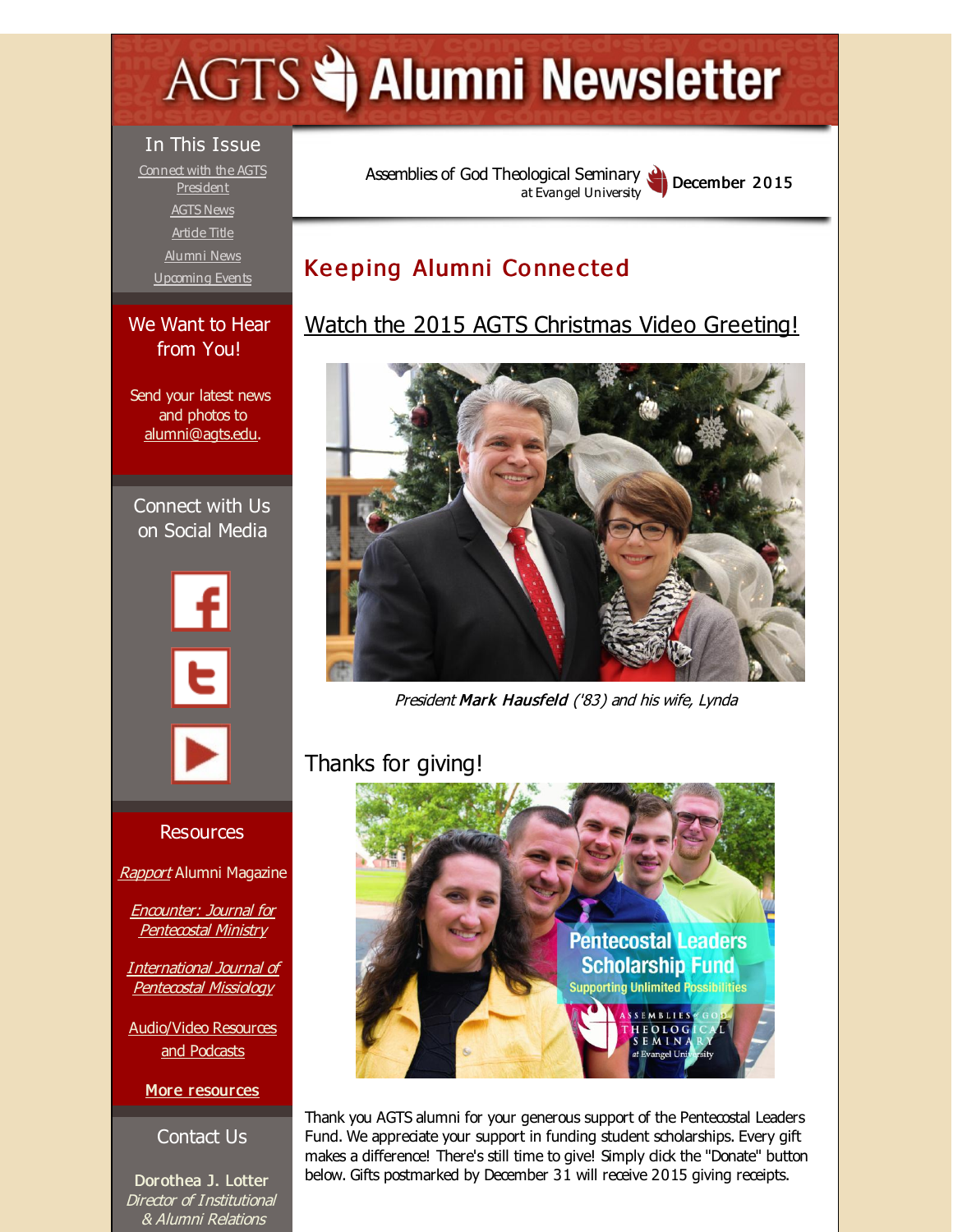#### [dlotter@agts.edu](mailto:dlotter@agts.edu)

Deborah Fegler Development & Alumni **Coordinator** [dfegler@agts.edu](mailto:dfegler@agts.edu)

Jennifer S. Hall Promotions Coordinator [jhall@agts.edu](mailto:jhall@agts.edu)

[alumni@agts.edu](mailto:alumni@agts.edu)

[www.agts.edu/alumni](http://r20.rs6.net/tn.jsp?f=001DMmiLvDgn9GbqPs160iCHUMjj4SUFjuRWw5L2-qsEURgOvpEpozRTfmXsbALRps6ni8wT9vLUrfr25FeRkc78V3vjppCApiGjd4kro3qcNkvv3vXH4LUNdtpzRP6RUVTLyRqdVvSVJ_co6TtBTpkSSULp0-P_fyuTImpPAxWKbmYINbQi_oILw==&c=&ch=)

#### Invest in Student **Scholarships**



# **DONATE**

# Connect with the President



Dr. Hausfeld will be at the following events:

- Jan. 6-9: Attending the Fellowship of Evangelical Seminary Presidents Conference, Sarasota, Fla.
- Jan. 9-10: Presenting the Pillar of Faith award to Pastor Dan Betzer at First Assembly of God, Ft. Myer, Fla.
- Jan. 11: Speaking at the South Carolina Minister's Missions Banquet, Hilton Head, S.C.
- Jan. 23-24: Attending the Association of Theological Schools Presidents of Embedded Seminaries and Leadership Intensive, San Antonio, Texas
- Jan. 31: Speaking at Muskogee First Assembly, Muskogee, Okla.



The AGTS alumni representatives to the Evangel University Alumni Board of Directors met with President Hausfeld prior to the October board meetings.

Pictured left to right: Priscilla Mondt ('89), Dan Morrison ('10), Mark Hausfeld ('83), Dorothea

Lotter, Larry Cooper ('84/'04) and Ron Morein ('06)

# **AGTS News**

Watch Inauguration events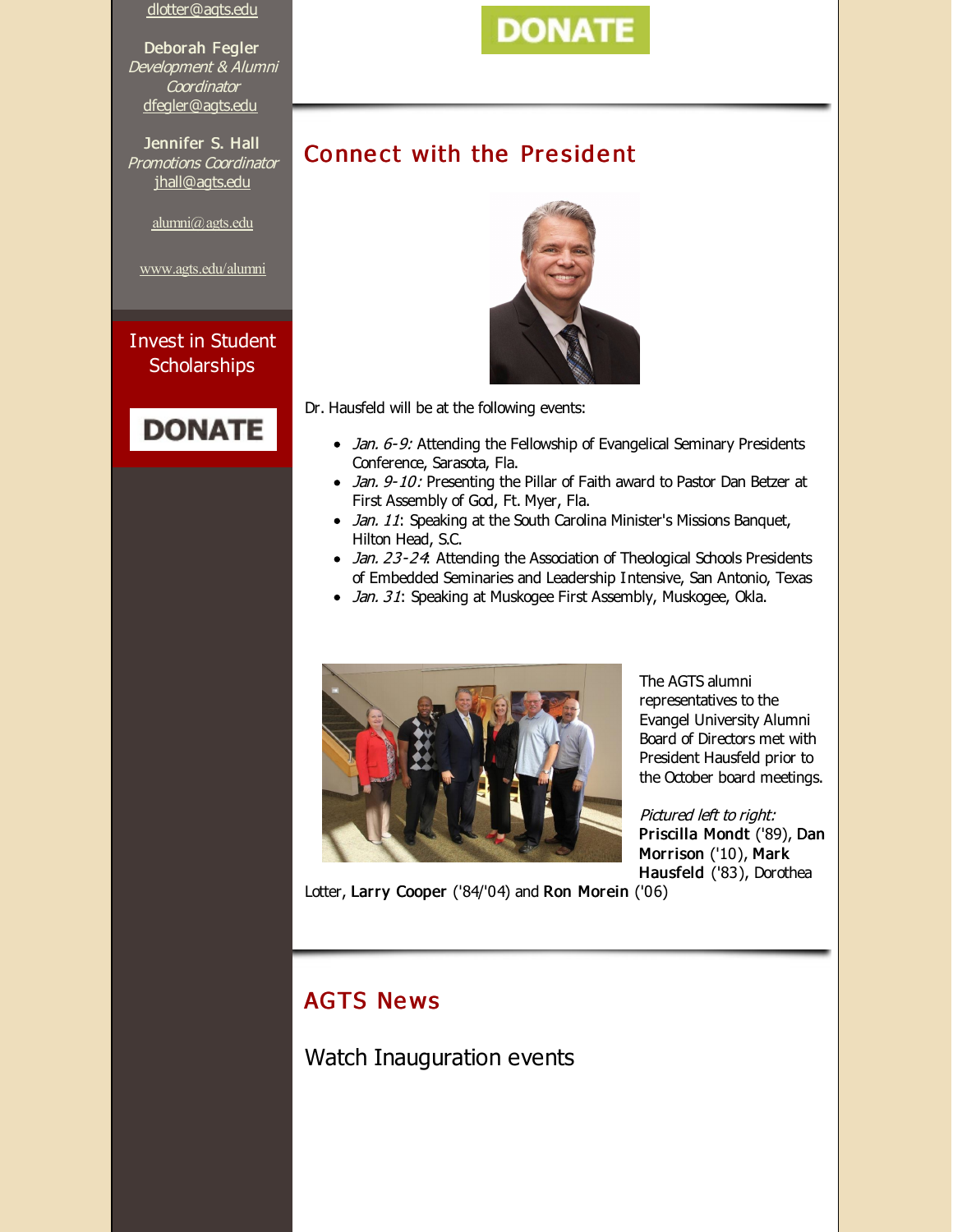

The Assemblies of God Theological Seminary at Evangel University inaugurated Dr. Mark Hausfeld as president on Friday, November 13. Watch the Inaugural ceremony and the [pre-inaugural](http://r20.rs6.net/tn.jsp?f=001DMmiLvDgn9GbqPs160iCHUMjj4SUFjuRWw5L2-qsEURgOvpEpozRTaVV1s1AYHsrqsXVBvaHB-sRgL1yy7KilIOWOXzRpXNaEePjCCHwks-6Ab__AALx2iY6-hcrfhaaIiF55ad-kMa2veouiR9oyg-A_VvuRcJundHoO9amhhVAVMdZhKJsvMqPrhO721bIkRw-sBbarA24VAQV3LmCQ2aRhYX2a5nuCl5FbjlAsc0ii4BfIib6vw==&c=&ch=) lecture with Ray Bakke.



#### Evangel & AGTS honored to be named Military Friendly Schools

Victory Media has released its list of Military Friendly® Schools for 2016, and once again both Evangel University and the Assemblies of God Theological Seminary at Evangel have been recognized for their efforts on behalf of veterans, military service personnel and their families.

The recognition is based on data related to a variety of issues, induding veterans support on campus, military spouse policies and employment outcomes. Read [more.](http://r20.rs6.net/tn.jsp?f=001DMmiLvDgn9GbqPs160iCHUMjj4SUFjuRWw5L2-qsEURgOvpEpozRTaVV1s1AYHsrdT99yQbDcwfX0Y2NzpP0fUBcZmJUW-UKjKAqvSTJCGn9jaVuM3RBRDnXGdGq5YgjVwl0Hkubl2JzI7h0eA6f0-bnb2uPg0JmtOO2DETD-g56_8Ip6tbDCWsvgYFTQZnAIYlxlW9Kwuo2s3g1DJAF5ilJ1DF0MiUF_fVWq0G_MBSaW_UjGITiq9HmV1ewDrz_&c=&ch=)

Read the new *Encounter Journal*: "Ministry, Diverse Voices and Dietrich Bonhoeffer"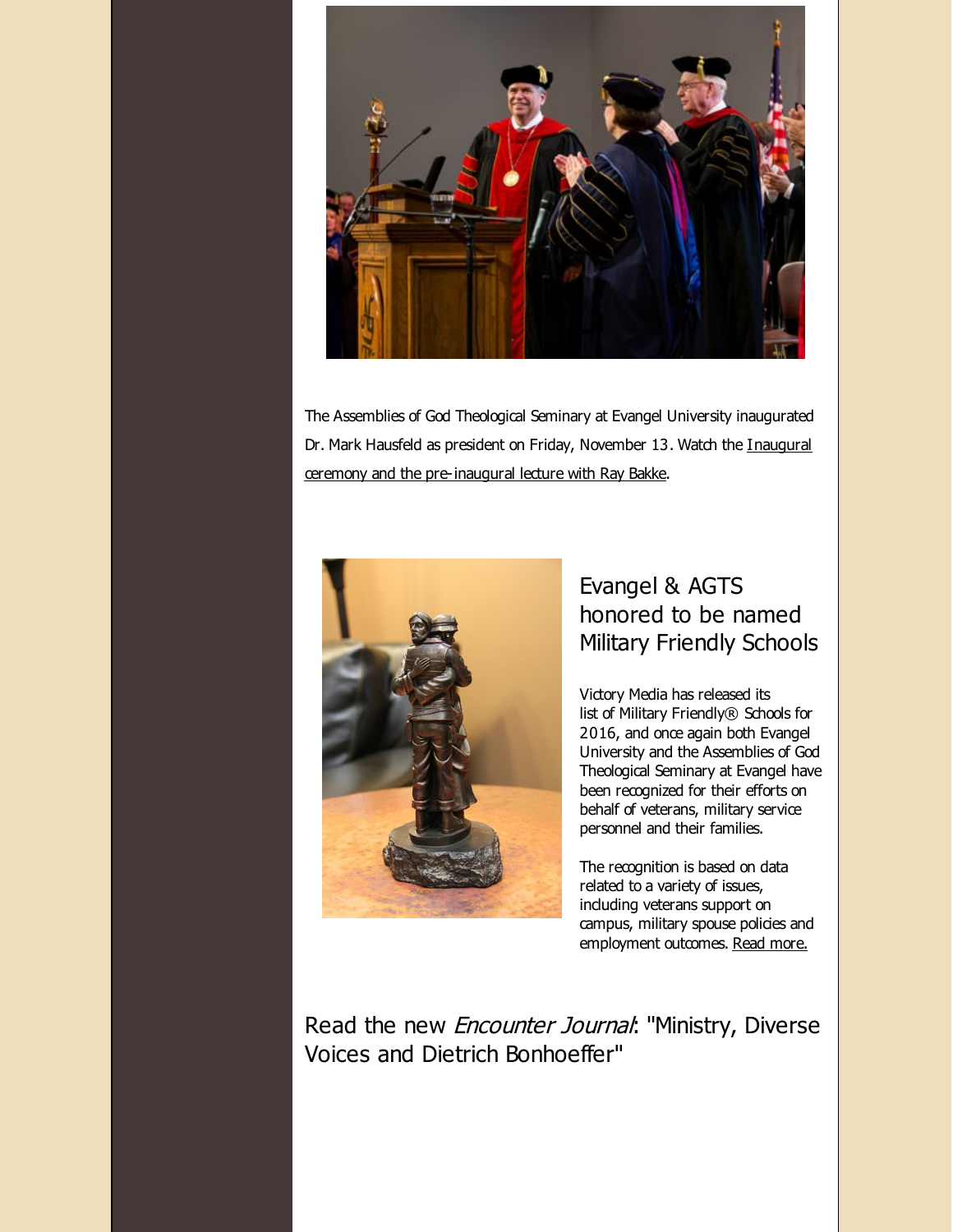

# Oikonomia Charlie Self Short Talk



As a participant of the Oikonomia Network, AGTS professor of Church history contributed to a series of short talks on theology and economics designed to be used as classroom assignments. Dr. Self's topic was how "Faithful Churches Create Flourishing Communities." Watch the [lecture.](http://r20.rs6.net/tn.jsp?f=001DMmiLvDgn9GbqPs160iCHUMjj4SUFjuRWw5L2-qsEURgOvpEpozRTaVV1s1AYHsrHe0fNy05Zflj2vVFaEu15I6-z69bD6syNBcj-k6DatggNHIQMBQOfeK_GL2Rlp4gFC7wjGRCuUgHxeB-jq2Pix9UYX08ZSPQdP9bIwuN76GaO1nVbyMYiesYUyteDzKRYjvVEktuvWln5KjzGP-IWCCQZIWxSseMh8ZsxhMqJYlKCocO1CKjztm2OLKBltQHAJJPcmFGA31rQIbP5wjaXQ==&c=&ch=)

AGTS Director of Library Services Joe Marics to retire after a lifetime of service to seminary



Joe Marics ('80), AGTS director of library services at the Cordas C. Burnett Library, will retire as of December 17, 2015 after nearly 30 years of service as director. AGTS has been the beneficiary of his exceptional leadership and development of the library services and holdings. Read [more.](http://r20.rs6.net/tn.jsp?f=001DMmiLvDgn9GbqPs160iCHUMjj4SUFjuRWw5L2-qsEURgOvpEpozRTbFbSDK8EemgS84GsDam8PV-V9puCyLeCGMH0CzlVYa0M573k7R6xApdtFYEUKhn8j9F-8pnotas6e5NKYw6Ukq1aOWqj4hA-_9XewfMGUBbxAIW-EuAmzqeEuEVWj_YB-ORWX_LuEnU8plK32ttiuqKZXKDkRg2QxKh2NPJCPANHLI6lsOX0mU=&c=&ch=)..

Connect to EU Alumni Newsletter---The Quad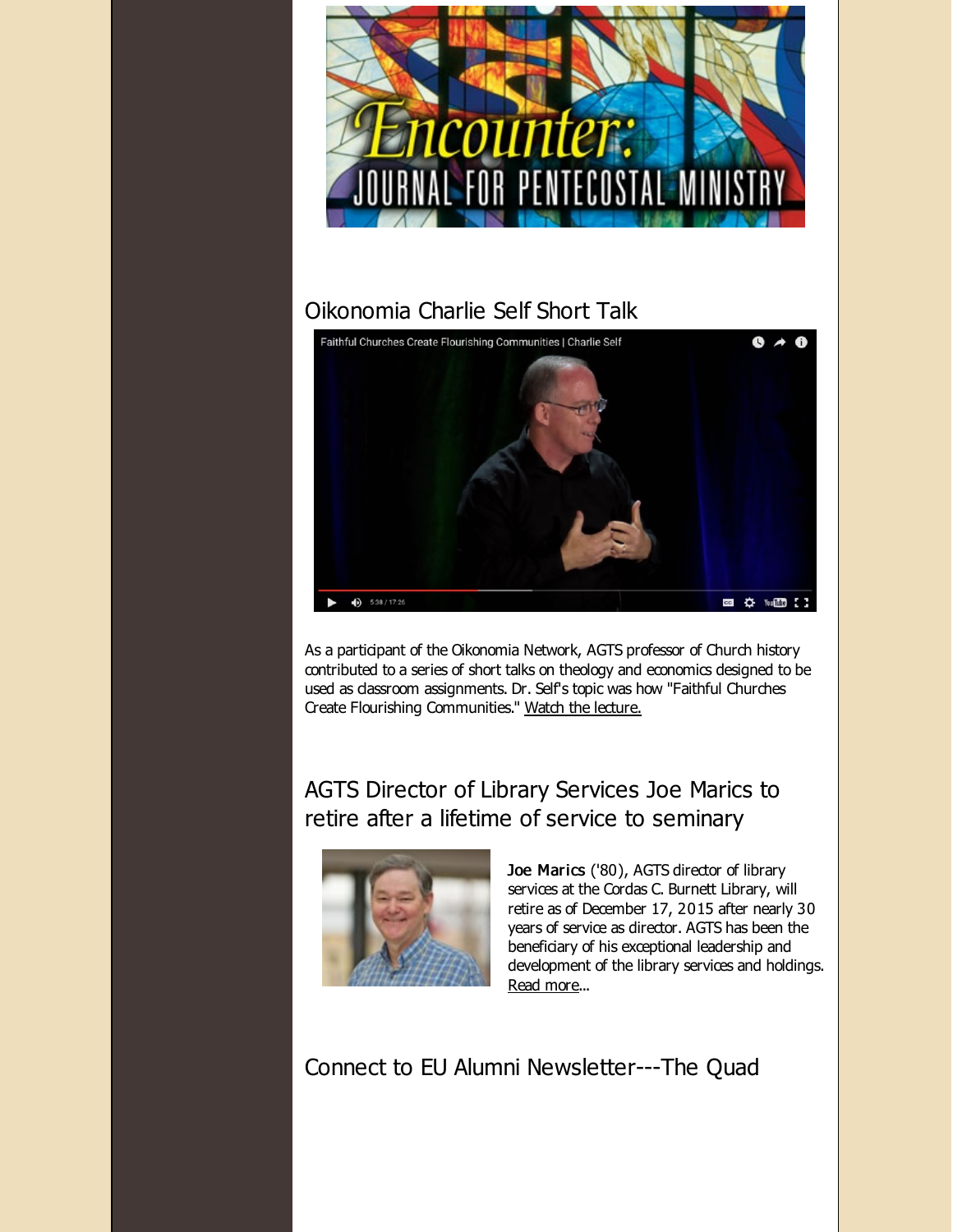

e 12 But did yo

Evangel adjunct professor Doug Olena is credited for a key element of

the look and feel of the Jurassic

romotional materials to go<br>sn Spielberg's 1993 blockb<br>sic Park. The set is called<br>and Inline, and it was just of<br>than a hundred fonts crea

ervice, and Olena saw just a small<br>syalty on the sale. Olena is proud of<br>s influence, as the franchise has<br>tained a similar font design throug<br>four films released across 22 year

than a hundred fonts lena ilving in Vermont

Homecoming 2015: Celebrating yoU.<br>Join us October 1-3, 2015. Featured reunions will be:<br>MI soccer players 1974 and prior  $+ 1965$ <br> $+ 1975$ <br> $+ 1990$ <br> $+ 2005$ More information coming soon.

#### Introducing the new<br>president of AGTS at<br>Evangel



#### Stay up-to-date with what's happening at Evangel University.

Read the [December,](http://r20.rs6.net/tn.jsp?f=001DMmiLvDgn9GbqPs160iCHUMjj4SUFjuRWw5L2-qsEURgOvpEpozRTaVV1s1AYHsraOZCLV42IBDDwYcn06A0bSn1yVyqhnqZuDbY95lWcJhMIZy9Jn3L2r4OjzsIljtZHdVZBWtxVZ9f-Gb2H5KnkEXWpH6Qa77QeABR9gIiguAKHy-yPgsOkIGrjiKTz1nd9hUYia5N9cKybeCO4soFs_2DNHzNUxOp30xQj3dE-QMpUDYMW6FCAfD8QLvKlbj51_EXhYJcTRzdZyP-vA4xRpi-hRzBwGdo&c=&ch=) 2015, edition.



#### Refer a student

Do you know someone interested in attending AGTS? Use this [online](http://r20.rs6.net/tn.jsp?f=001DMmiLvDgn9GbqPs160iCHUMjj4SUFjuRWw5L2-qsEURgOvpEpozRTZrLJaxDuAPwafm9kJTcEfAqkElqiTnDuXp9-Y45nK-bc7fjapRgam7VVIkR8XwuArZdSzQCJpPtSActmQUvS7Ni9HGldMWMxC6rcTO-Sl_RS1SXT44VkyKQPJ0IrElPRsQcVvnoZPFk&c=&ch=) form or connect with Brett Jacques, AGTS Enrollment [Representative.](mailto:jacquesb@evangel.edu)

## Faculty Ne ws

#### Paul [Lewis](http://r20.rs6.net/tn.jsp?f=001DMmiLvDgn9GbqPs160iCHUMjj4SUFjuRWw5L2-qsEURgOvpEpozRTec21-3dkOOOkQUatQa9OPq_LegUNTXkVIhF_AAZfPsgLbhULoPS3d7DPTmXMD4e4m1dZGwMZeXe8Vv9wBqXKWeE90bvckjYmyrhVfEOvHq1nCDjK1JWul28Ttw_z2TBdm_WHm6uzGbI&c=&ch=) ('88)

• Wrote an editorial to be published in International Journal of Pentecostal Missiology, Issue 4 (December), for artide by Dr. Alan Johnson, "The Challenge of Unreached Peoples: Issues in Assemblies of God Missiology."



#### [Charlie](http://r20.rs6.net/tn.jsp?f=001DMmiLvDgn9GbqPs160iCHUMjj4SUFjuRWw5L2-qsEURgOvpEpozRTZ49ft_T9shS0ey0T6_ug34-Ex8SyNnPwnBmjTS3rsG1sltDdamOoctJh9rx9hrFPTXFU1NFjIxjQMHCaXUKSMpAUOaMNgKADgVlNWizOtJVdJ0nUt-ef3_zdn9Twx8RksdRtanqnGIP&c=&ch=) Self

• *Dec. 1-2:* Attended the Missio Alliance Board Meeting, Chicago, Ill.



# Alumni Ne ws

# Pentecostal Evangel headlines

Check out these alumni-focused articles from recent Pentecostal Evangel online content: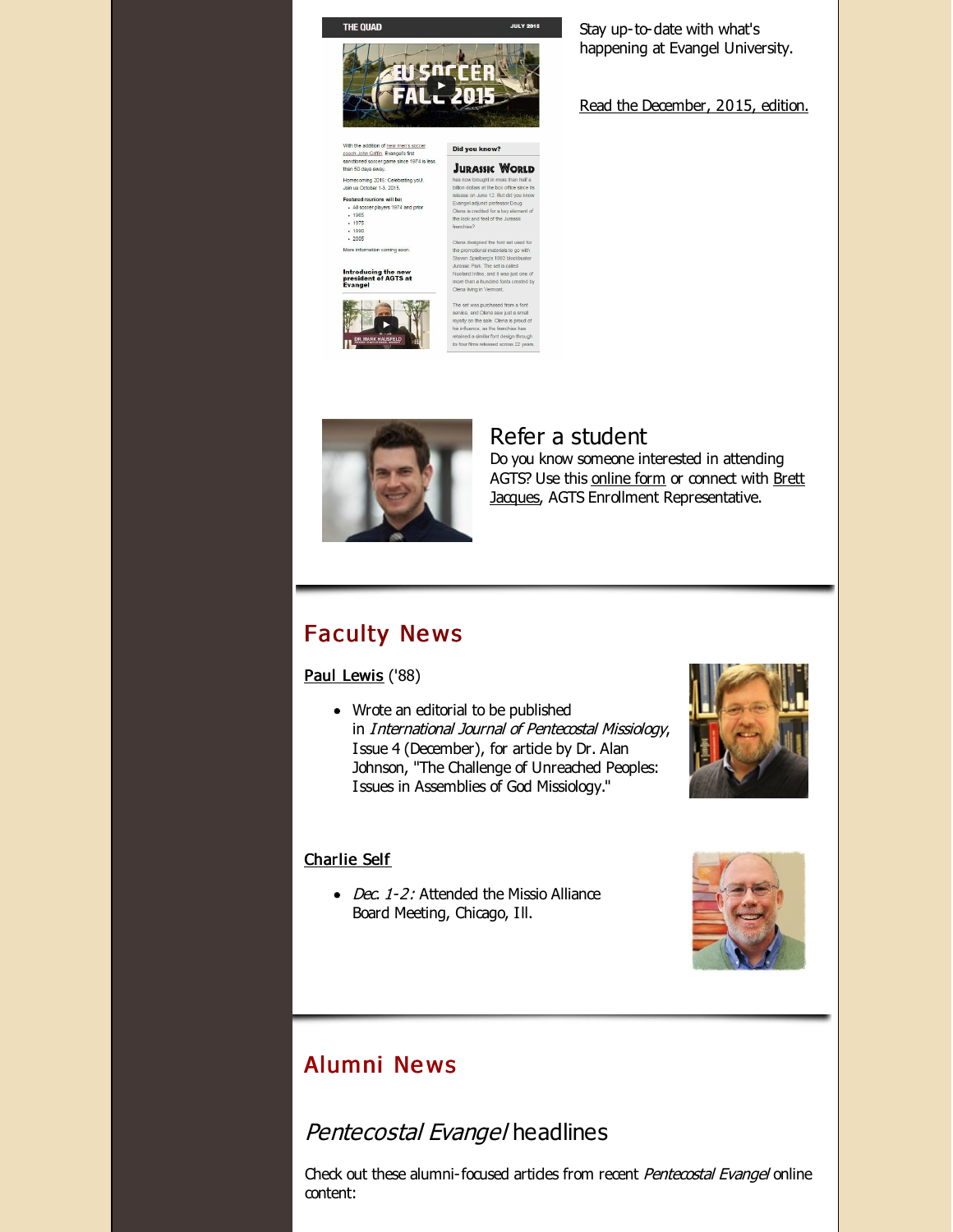- "The [Preacher](http://r20.rs6.net/tn.jsp?f=001DMmiLvDgn9GbqPs160iCHUMjj4SUFjuRWw5L2-qsEURgOvpEpozRTaVV1s1AYHsrEuhOc0mOYXoJVoQeoI-EaCy0XEqbYkrz8fKw1JvEwGy8mJirh1eVP5z257dWs6aXyEZ6-D2NF1vimLoqlvhC1wrxO2MHhPTuM3MCMrBHcKxYuQEQgLnuMRnhBmtwM-dfYSqPH5RymmA=&c=&ch=) Girls" highlights women in ministry, induding Leila Ojala ('05) and Korista Lewis-Beaty (wife of AGTS alum Ryan Beaty ('08).
- "Alone in [Berkeley"](http://r20.rs6.net/tn.jsp?f=001DMmiLvDgn9GbqPs160iCHUMjj4SUFjuRWw5L2-qsEURgOvpEpozRTaVV1s1AYHsrwOZdVfd2QnfiUk2OksRrstUpk2VjOXL2Knx8MsYvBTAkOyW5pK_3ib5nEgyY5UApBa0yGjRTk_mK3HQ2-Z93bA81b-1MaFU1O1-XtiJoFAHTKRnz2Koy4oXhmEo6gql8RiLhAD0Ljys=&c=&ch=) shares the church-planting efforts of Drs. Earl ('02) and Janet ('04/10) Creps in Berkeley, Calif.
- "Assessing Strengths and [Weaknesses](http://r20.rs6.net/tn.jsp?f=001DMmiLvDgn9GbqPs160iCHUMjj4SUFjuRWw5L2-qsEURgOvpEpozRTaVV1s1AYHsroiiZCQF_OW0ZVJYNVH6Ge5HI66MTmQm_TZ3YAWl3tnnm4ZEZGn6zz-l9UPzp-XlHq5Ou5ona9uVrA42a6y9q0AeHkdb-hPB2F1hJ23N8fRUFTNZ9xQL4YHstMKrkh0HPkZFuC2GVBTRr7sVAJ7jnJP3enErAy0dO&c=&ch=)" describes the vision of new president of Teen Challenge International, USA, Joe Batluck ('??).

Lindsey Ellis ('02) received the Meritorious Award for Distinguished Young Alumnus during College of the Ozarks Homecoming. Lindsey is the director of operations for The Covering House (TCH), a faith-driven social service organization that provides refuge and restoration to domestic, minor survivors of trafficking.



Brian Fulthorp ('07) completed four units of Clinical Pastoral Education in August through Vidant Medical Center in Greenville, N.C. He was ordained by the North Carolina District of the AG in October in preparation for his entrance into professional chaplaincy.

Paul Kaminer ('89) and Katherine Sobey ('03) were married on November 21, 2015. Paul and Katherine will serve as U.S. missionaries at Native American Bible College, Shannon, N.C.



John B. Johnson ('79/'80) serves

as chief of staff for the Canadian County Oklahoma Board of Commissioners.

Dennis Ottalagano ('81) serves as senior pastor at New Life Assembly in Ramona, Calif. He has also worked full-time as a hospice chaplain for 13 years. Dennis is a lifetime member of Vietnam Veterans of America where he serves as chaplain for chapter 0742.

Unyong Statwick ('03/'05) passed her Certification Committee with the Association for Clinical Pastoral Education, Inc.) and is now an associate supervisor. She is officially certified to prepare students in CPE Levels I and II.

John ('95) and Carolyn Stewart serve as AG appointed missionaries to South Africa. They returned to the field in September and attended the Ministers Retreat for International Assemblies of God, South Africa in October.